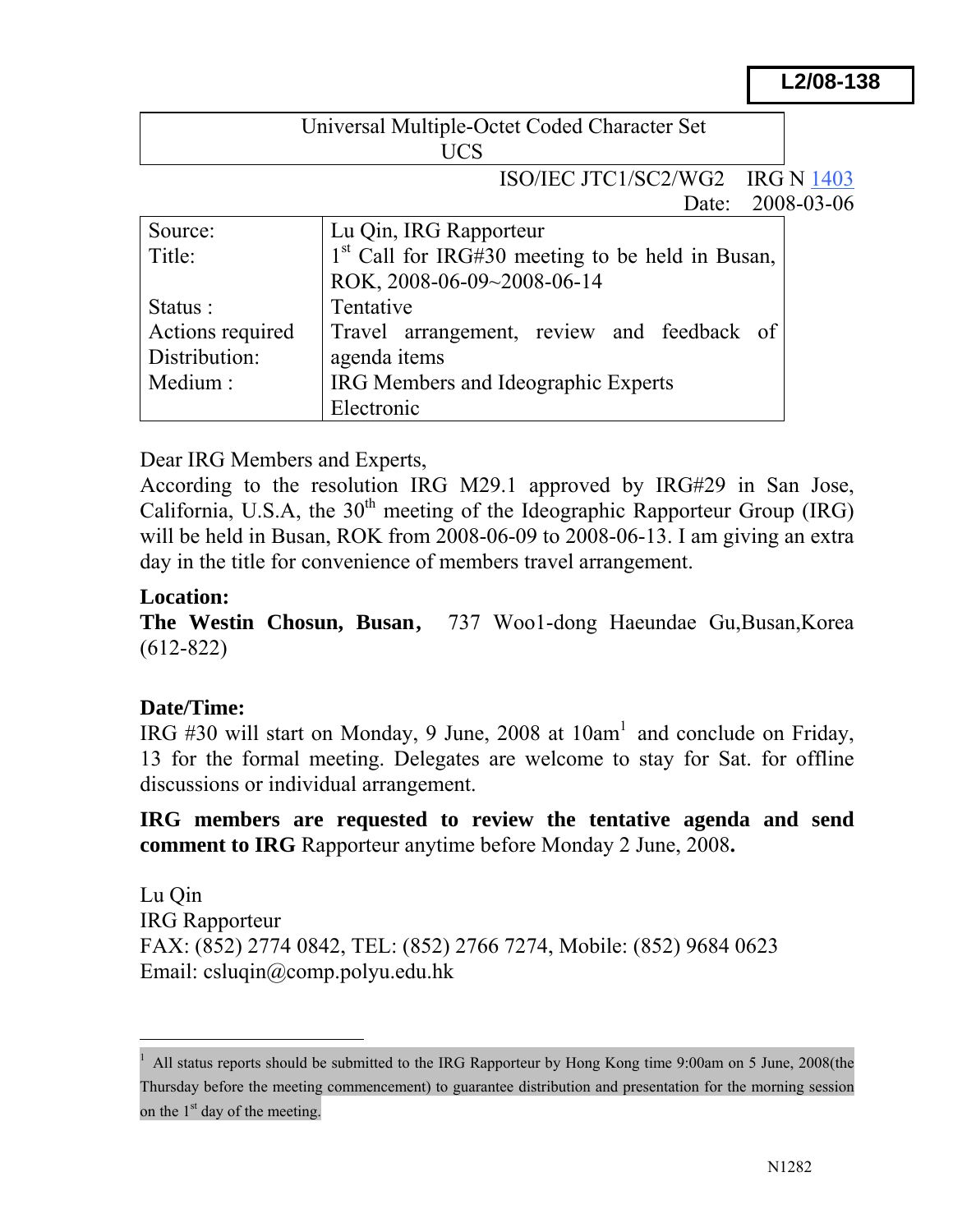# **Tentative Agenda**

- 1. Opening speech by host
- 2. Administrative Items
	- 2.1. Roll call
	- 2.2. Approval of agenda items
	- 2.3. Assignment of meeting secretary and drafting group, other duties
		- Meeting secretary (to take note)
		- Drafting group leader and members
		- Name card Collector & Address Book Revise
			- Participant List,
			- eMailling List
- 3. Review of follow up actions:
	- Review of resolutions and action items defined by IRG#28.
	- Report of WG2 resolutions related to IRG work
- 4. Members activity reports(Please submit report by  $\overline{5}$  June, 2008 to guarantee distribution):
	- Standardization and implementation
	- Working report of member's Chief Editor
- 5. Discussion and work items in IRG #30
	- 5.1 The Status of CJK\_C submission and feedback from WG2
	- 5.2 CJK\_D work
	- 5.3 Old Hanzi Interest Group
	- 5.4 Annex S revision
	- 5.5 CJK-B Source Visual Reference
	- 5.6 Urgently Needed Characters
	- 5.7 IRG Principles and Procedures
- 6. IRG Work Planning and Future Meetings
- 7. Editorial/Ad hoc group Meetings
	- 7.1 CJK-C follow up actions
	- 7.2 CJK-B Source Visual Reference
	- 7.3 CJK-D work
	- 7.4 Old Hanzi
	- 7.5 Annex S revision
	- 7.6 Urgently Needed Characters
	- 7.7 IRG Principles and Procedures
- 8. Other Business
- 9. Closing : Approve Resolutions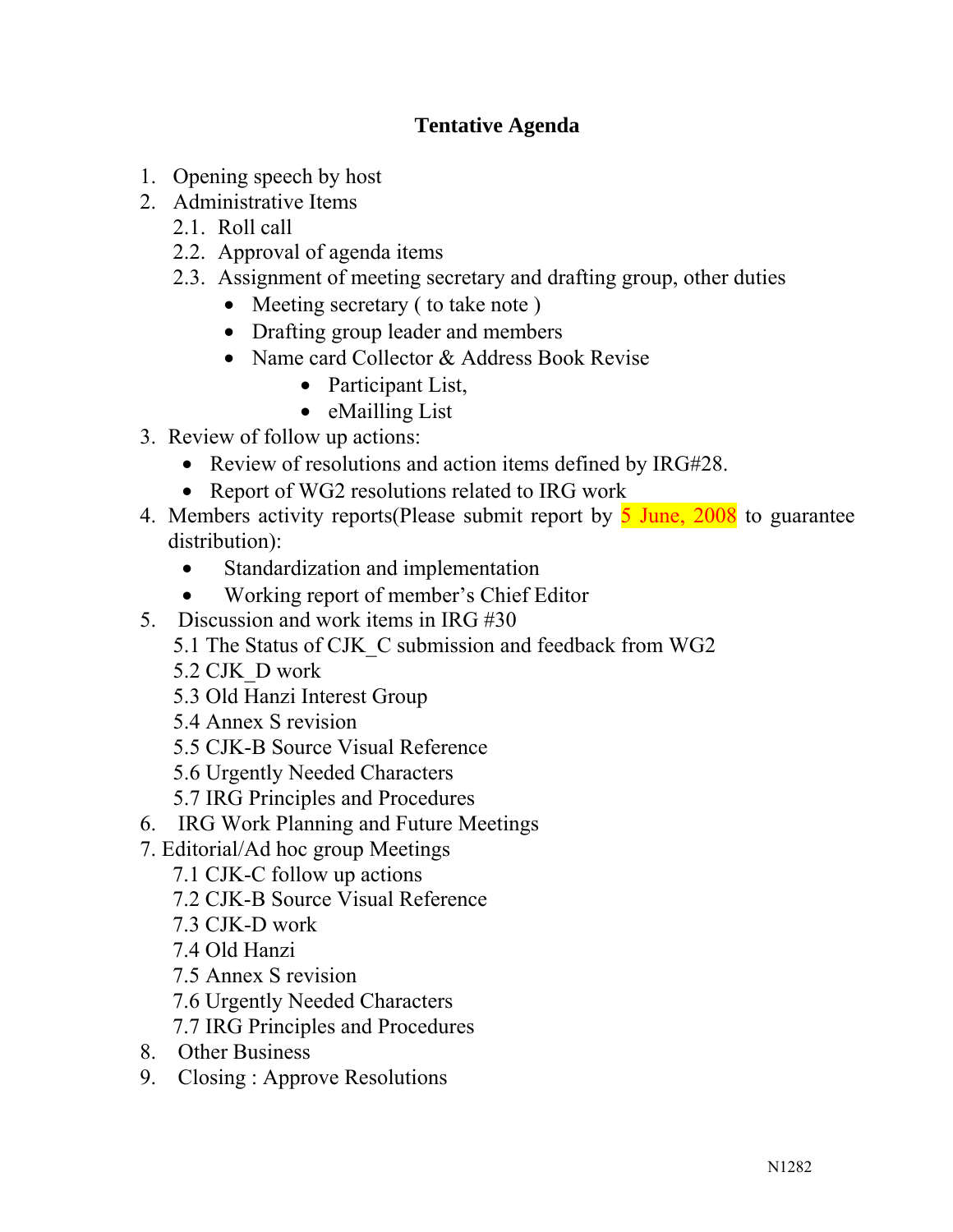# **LOGISTICS ISO/IEC JTC1/SC2/WG2/IRG Meeting # 30 San Jose, CA – USA Nov 12-15, 2007**

MEETING PLACE

#### **The Westin Chosun, Busan,**

737 Woo1-dong Haeundae Gu,Busan,Korea (612-822) TEL : 82-51-749-7001 FAX : 82-51-742-0515 URL : www.westin.com/busan

HOST CONTACT PERSON

**KATS** (Korean Agency for Technology and Standards) 96, Gyoyukwon-Gil, Gwacheon-si, Gyonggi-do, 427-716, KOREA

#### **Meeting organizer Mr. Jinseok Bae**

Tel : +82-2-509-7264  $Fax : +82-2-507-1924$ Email : jsbae@kats.go.kr

# **Meeting coordinator**

#### **Ms. Eunsook Kim**

Tel  $\cdot$  +82-2-509-7263/4  $Fax : +82-2-507-1924$ Email : jungbo@kats.go.kr

# **HOTEL**

Special arrangements have been made with the **The Westin Chosun, Busan** to accommodate delegates and their accompanying persons of JTC1/SC2/WG2/IRG meeting.

**ROOM RATE** (*10% service charge and 1% Tax* **not Included**)

| <b>ROOM TYPE</b>      | <b>Special rate (US\$)</b>                                                                 |
|-----------------------|--------------------------------------------------------------------------------------------|
| <b>Double or Twin</b> | 140,000 KW                                                                                 |
|                       | $0.1$ $\pm$ 0.000 $\pm$ 1.000 $\pm$ 0.000 $\pm$<br>$\bigcap$ $\bigcap$ $\bigcap$ $\bigcap$ |

Exchange rate (as of March 5, 2008): USD  $1.00$  950 Won

Please *directly send* the reservation form (**Annex II**) in IRN1402 to The Westin Chosun, Busan via the following fax or e-mail no later than **9th May 2008**.

Contact Person : **Ms. Narae Kim**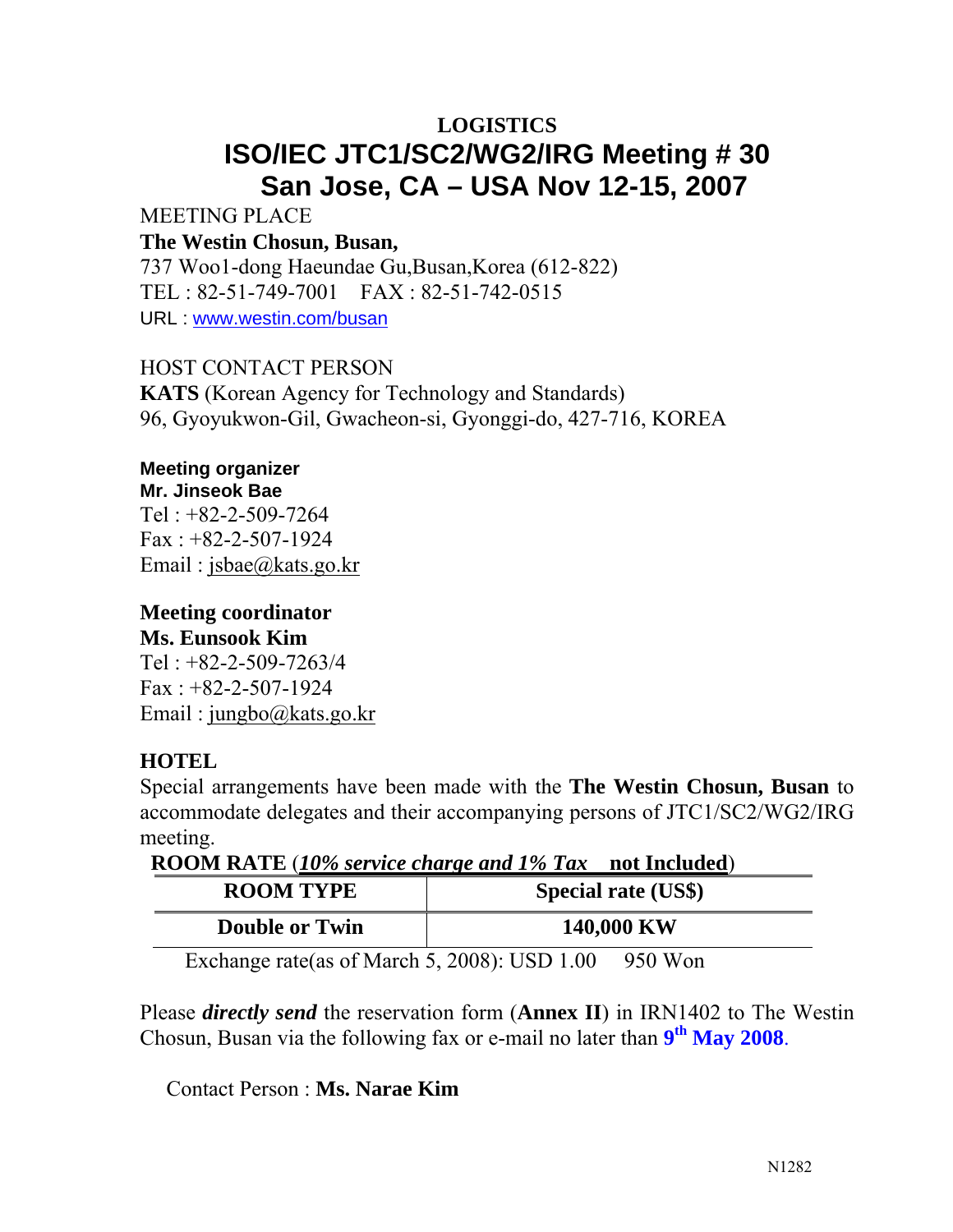Tel : +82 51 749 7001

Fax:  $+82$  51 742 0515

E-mail: pusanrsvn@chosunhotel.co.kr

http://twcb.echosunhotel.com/index\_en.asp

Please note that accommodation cannot be guaranteed as special rate for registration after  $9<sup>th</sup>$  May 2008 on a first come, first served basis.

Additional information on other hotels in Busan may be provided by the host later.

#### **Social Event**

Delegates and accompanying people are kindly invited to attend the social event.

#### **<Banquet>**

- Place : The Westin Chosun, Busan
- Date : Wednesday  $11<sup>th</sup>$  June 2008
- Time : 7:00-9:00 pm

Detailed information will be informed during the meeting.

## **VISA**

Delegates are advised to check with the local travel agent about regulations regarding VISA. In case of doubt, the information can be obtained from the nearest Korean Embassy or Consulate as well as the following website : http://www.mofat.go.kr/

If you need an invitation letter for visa, please send the following information to Korea Host by e-mail  $(iungbo@kats.govk$  with registration form.

※ Note that China and Taiwan delegates need to get an original invitation letter for visa.

-Name

- -Sex: Male or Female
- -Date of birth (dd-mm-yyyy)
- -Passport No. & Date of Expiry (dd-mm-yyyy)
- -Company / Organization
- -Your Designation / Title
- -Address
- -Tel/Fax
- -E-mail